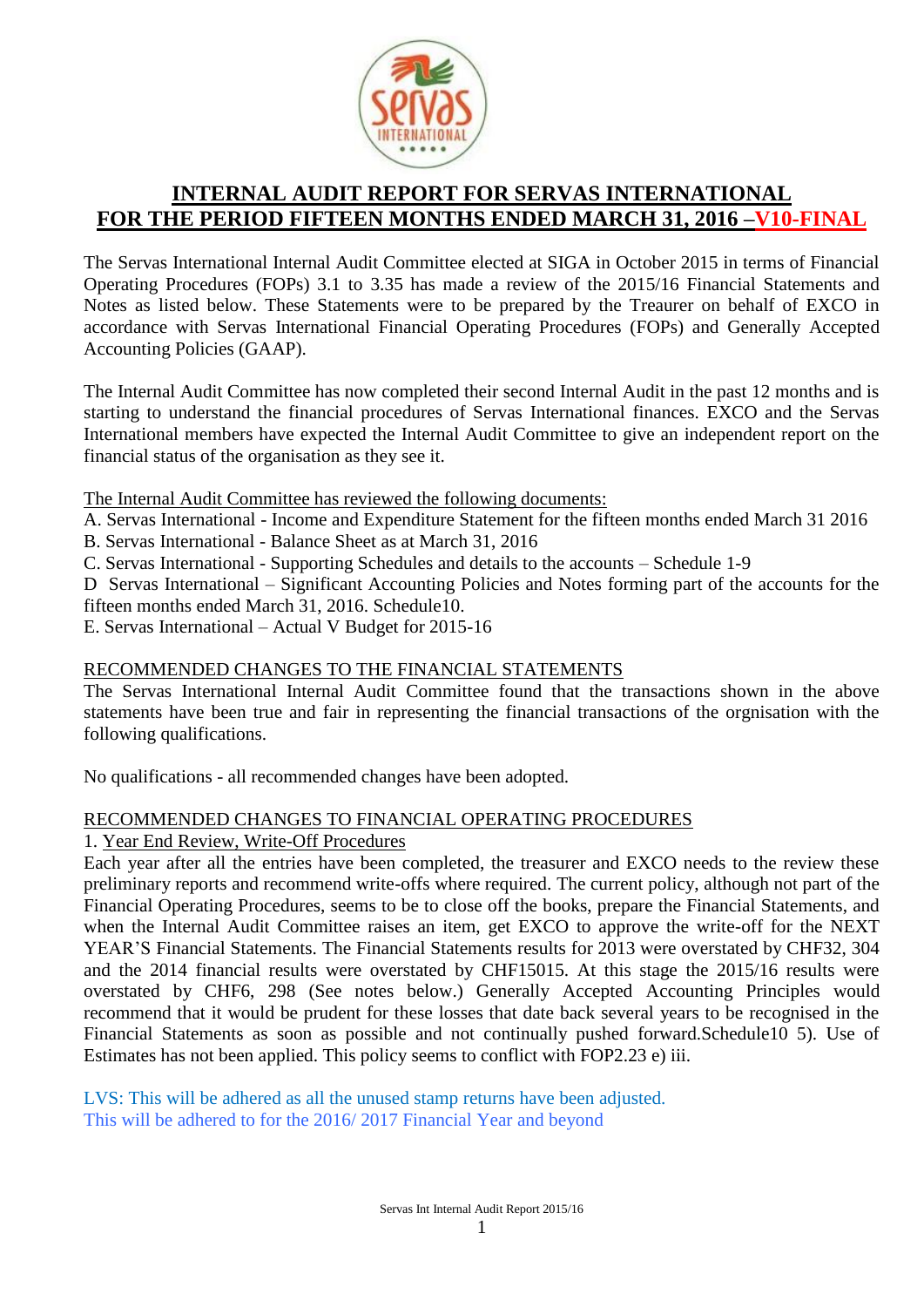# 2. Schedule 5 C - Interest CHF Savings Accounts CHF48

Servas International have now invested CHF251, 000 in the savings account and earned CHF47 in interest. Interest appears to be very low in Switzerland at around 0.01%. SI should first ask Credit Suisse what is the best they can do. Or maybe one of the larger national organisations could invest on SI behalf and at least earn 1% which could around CHF1800 per year. This was also included in the 2014 Internal Audit Report.

LVS: The response from Credit Suisse has not been encouraging but nevertheless all efforts to invest the monies in the savings bank account will be made

# 3. Schedule 10 D2 SOL Project Fund -Description

This Note states that "at the GA Argentina in 2009 it has been agreed to contribute to the Servas Online Project" This note is misleading as it implies that all Servas National Organisations agreed to Contribute. **The Internal Audit Committee has now been advised that only Servas National Organisations with over 100 members were asked to contribute for the years 2010, 2011 and 2012.** 

**The Treasurer and EXCO were not prepared to write off any of these receivable amounts owing in the 2014 financial Year.** 

**In Nov 2016 EXCO has now approved the writing off of the SOL for a few Servas National organisations amounting to CHF4856 (which will not be processed until the 2016/17 financial year) while they insisted other Servas National Organisations pay amounting to CHF3,064. EXCO denied all people with SOL Levy owing a vote at the distant vote in Nov 2016. We note that two of the Servas National Group had "Ghosts Hosts" referred to under item 6 in our 2014 Internal Audit Report.** 

We note however there is a Provision for Doubtful Dues of CHF5000 at March 31, 2016

LVS: The outstanding SOL Fees will be cleared in the 2016/17 accounts. The NS of the concerned member countries having Ghost Hosts have validated the host list and eliminated the non-existing ones.

#### 4 Schedule D2 / D5 - Capital Work in Progress – Meeting Costs 2010 -2012 CHF6680

These costs have been capitalised as work in progress and carried forward each year as an asset in the balance sheet. We are now moving forward to a new SOL Project and Software with Oonops and Kevin Gautreau.

**The Internal Audit Committee cannot see any residual asset value in these costs. They should have been expensed in 2014 and have been carried over again in 2015 /16 for review in 2017.** 

LVS: All costs pertaining to SOL Project have been captured in Capital work in progress and the total will be capitalized once the SOL goes online which will be most probably within next month.

5. Servas International Registration / Not Incorporated

We note that the GAANZ gave EXCO further instructions and budget to follow up quickly and come back with a firm recommendation before the next GA in 2018.We note that the President has been searching to find an appropriate law firm, individual person or group to handle this in Switzerland. **We note again for the 2015/16 year that Servas International remains unincorporated and this exposes EXCO and Officers to personal liability.** 

LVS: Progress on this has been made by the President and hopefully the process of registration will be completed shortly.

**6.** Public Liability Insurance and Directors and Officers Insurance

**We understand Servas has had a Public Liability Insurance to cover only conferences and events.** (Refer also FOP2.7 for Liability Insurance for conferences and events.)

**EXCO have agreed last year to obtain this cover and to have a written procedure for this.**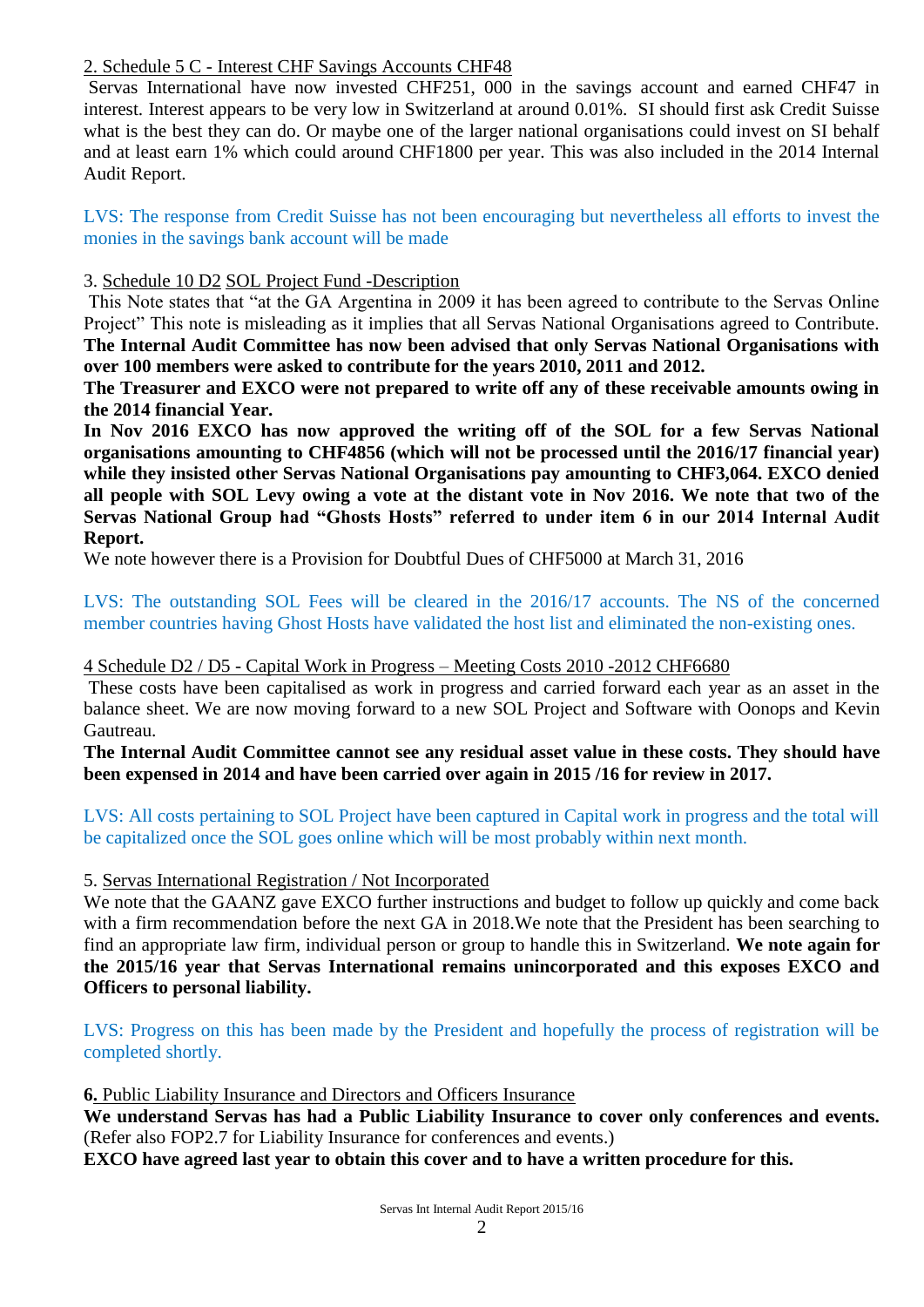# **We continue to be very concerned that Servas International and its officers continue to be exposed financially.**

LVS: EXCO will be ascertaining the risk potential and thereafter look out for comprehensive policy to cover all such potential risks.

The risk potential for an injury or sexual harassment claim is likely to be in the vicinity of CHF50, 000 with up to CHF20, 000 on legal costs defending a false claim. Please advise if you disagree.

LVS since no such claims have been made till date of injury or sexual harassment claims it would be difficult to estimate the potential claim amount.

#### 7. Transaction Registers

We have noted that when the 2014 General Ledgers were updated the transaction numbers for journal entries changed, e.g. JNL 42 for reallocation of a receipt between member countries changed to JNL 43 in a later version of the ledger. Once an entry is posted to the ledger the details including the transaction number should remain the same.

LVS: The Tally program has the flexibility to accommodate missed out vouchers. But for the suggested process, the program can be changed from the default mode to read no change in the vouchers take place.

#### 8. Financial Advice from the External Auditor

Copies of any financial advice given by the external auditor to the Treasurer or to Exco should also be given to the Internal Audit Committee. We are concerned that a recent email sent to the External Auditor asking about any matters of concern was answered by the treasurer. On the same basis the Internal Audit Committee will copy the External Auditor on the Internal Audit Committee Report it gives to the Treasurer or EXCO. We are awaiting the External Auditors final report on the Financial Statements, but this will come after the Internal Audit Committee Report is submitted.

LVS: This will be adhered to and copies of all correspondence will be made to the Internal Audit Committee. The changes have been incorporated as suggested by the IAC.

Please forward copies of any letters or emails received by Servas International from the External Auditor regarding the 2015/16 Financial Year.

LVS I have not received any mail from the external auditor Mr Vasudev Pai for the year 2015/2016. All copies of correspondence with Mr Pramod bookkeeper have been copied to IAC.

# 9. Asset- Tax Deducted at Source from Interest CHF2055.08

This includes amounts dating back to 2004 deducted by Credit Suisse from interest earned. It is shown as an asset in the Balance Sheet. We understand the only way to recover this money is to file Tax returns each year from 2004. It seems very doubtful that all this money will be recovered. There is also no mention of penalties for late filing of Tax returns.

LVS: The filing of tax returns can be made only after the registration process is completed and the refunds claimed.

The question of time limits for filing tax returns or penalties for late filing once Servas International is registered have not been answered. Thus the value of the asset in the Balance Sheet must be questioned. LVS: The legal attorney advising on the SI Registration will be advising on the tax claim refund

processing and the possibility of penalties if any for late filing.

#### 10. Treasurer's Quarterly Financial Reports to EXCO

There has been some discussion about the Treasurer preparing a Quarterly Financial Statement consisting of bank balances to the end of the previous month and payments made since the last report. There appears to be nothing in his reports attached to the minutes. The Internal Audit Committee considers it important that EXCO are made aware of the current financial status of the organisation, and not just the Annual Financial Statements. Until recently have not been available for more than 12 months after the end of the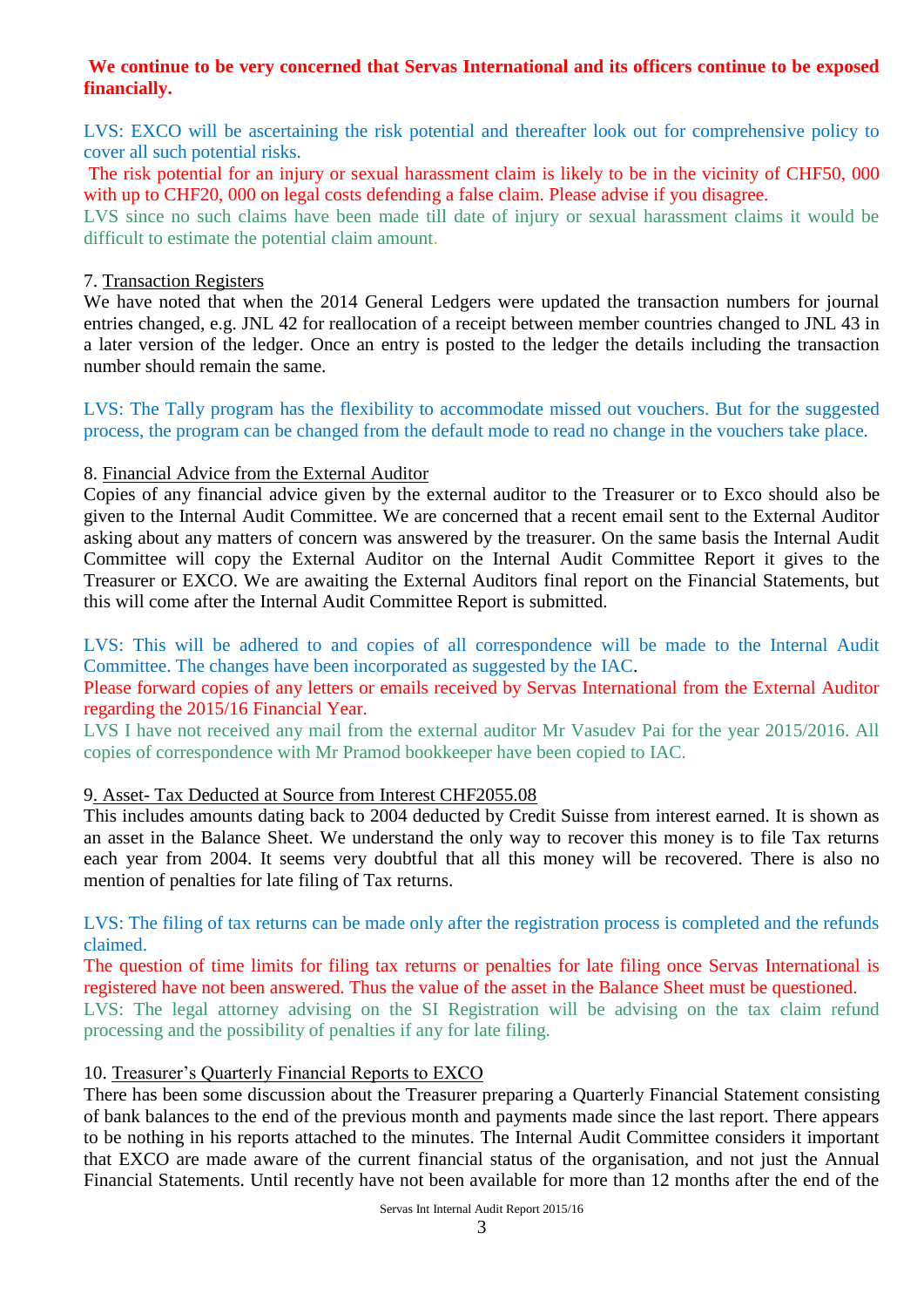financial year. (Refer FOP 2.1 Financial Duties -"SI EXCO is responsible for the day to day running of Servas International.")

LVS: Owing to the time taken for adjustment of prior years' unused stamps returns in the accounts, the finalisation took considerable time and effort because of which the quarterly financial reports could not be adhered to. This will now become possible as all the past adjustments will get incorporated by 2016/17 accounts.

Please advise when it is expected that the first Treasurer's quarterly report will be presented to EXCO LVS: The new treasurer will confirm the date.

# 11. Job Description - Treasurer 2006- EGA Decisions 2.

The Job Description for Treasurer states "If the Servas International Treasurer or EXCO believe that the Treasurer cannot meet his / her commitments a member of the (Internal) Audit Committee WILL take over the role and step down from the (Internal) Audit Committee for that year."

**This regulation is clearly unenforceable** and would be better to read "…..the Deputy Treasurer WILL BE ENCOURAGED take over the role and step down from the position of deputy Treasurer for that year."

LVS: EXCO will evaluate the requirement of Deputy Treasurer and accordingly make the necessary process for appointment.

There is no undertaking to change the job description for Treasurer, which EXCO knows is unenforceable. EXCO have been talking since 2015 of the need to have an assistant treasurer. When does EXCO expect the evaluation to be completed?

LVS: EXCO will respond to this after checking with the new treasurer as to when this position can be filled

#### 12. Appointment of Assistant Treasurer

EXCO has agreed that an Assistant Treasurer should be appointed ASAP. Some of the candidates who applied for the Treasurer's position would be eminently suitable for this role.

#### LVS: response as in Point 12.

If EXCO is interested in the health of its officers you would think this appointment of an Assistant Treasurer would have some priority. EXCO have previously agreed this is too big a job for one person LVS: EXCO will respond to this after checking with the new treasurer as to when this position can be filled

13. Distant Vote - Nov 2016 – Voting Rights Withheld

Under Servas International Statute 2012 Rule II 2) states "The obligations of a member group to Servas International consist of and are limited to: **paying fees**, doing annual host list updates, submitting annual reports and of following regulations and procedures as decided by the General Assembly according to Section IV 3f of the statutes."

Servas International Statute (2012) Rule VI 3) states "Only delegates from member groups which **have met all their financial obligations** to Servas International within six months of the due date are allowed to vote.

At the 2015 General Assembly, based on a schedule handed out at the Finance Workshop by LV Subramanian regarding Stamp Fees and SOL Fees, Servas Member Groups from France, Italy, Australia, India, The Netherlands and many others with amounts owing for more than 6 months were not denied voting rights.

With the Distant Vote several countries with money owing on the SOL Fee were denied voting rights based on the same amounts owing at the GA in 2015.

Two weeks after the distant vote was taken EXCO approved the write off of the remaining SOL Fees not paid or promised for payment. It would have been more equitable for EXCO to have approved the write offs before the Nov 2016 Distant Vote.